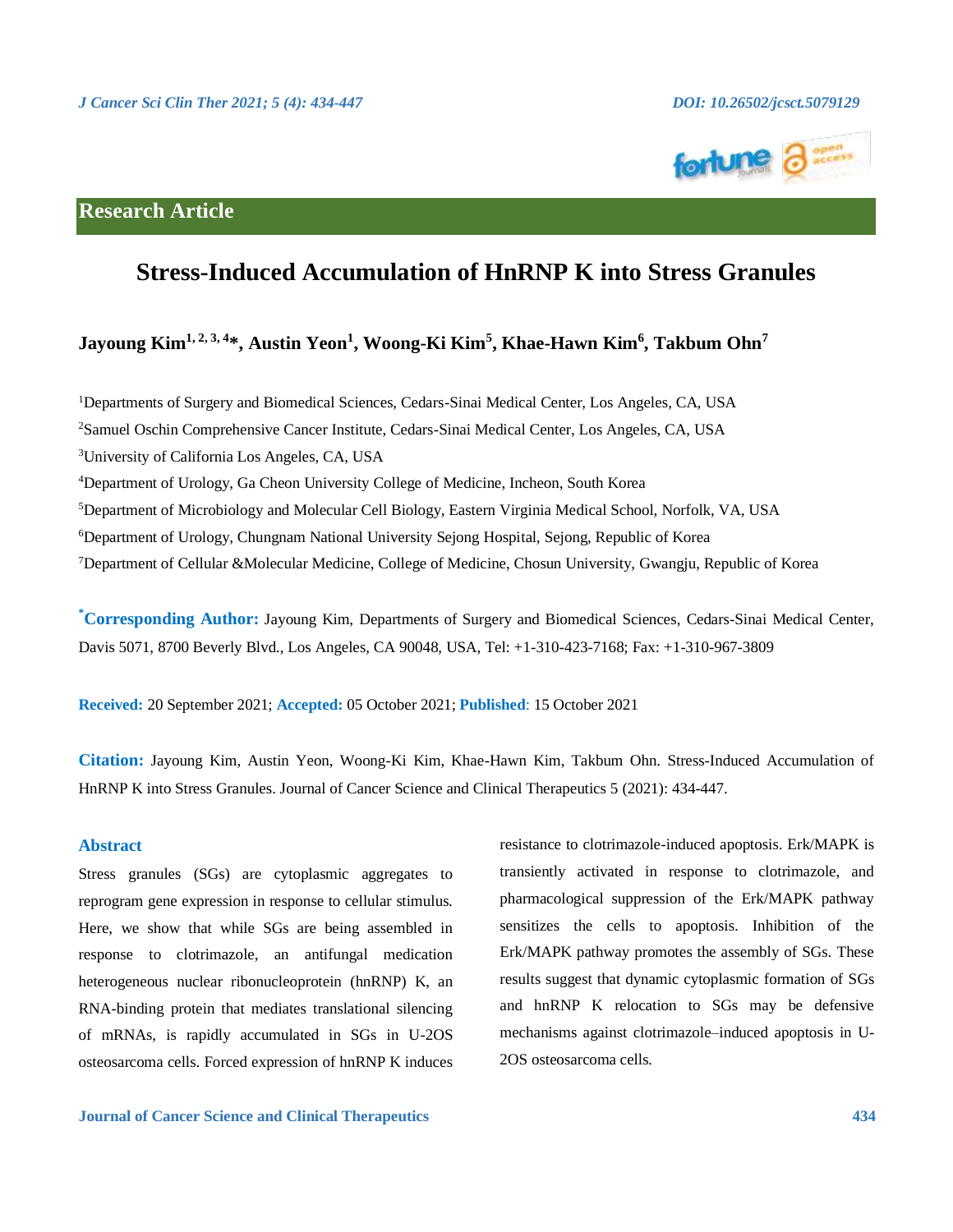**Keywords:** hnRNPK; Stress granules; Apoptosis; Erk/MAPK

**List of abbreviations:** DMEM: Dulbecco's modified Eagle's medium; FACS: Fluorescence-activated cell sorting; hnRNPs: Heterogeneous nuclear ribonucleoproteins; IF: Immunofluorescence; MAPKs: Mitogen activated protein kinases; siCTL: siRNA Control; SGs: Stress granules; SD: Standard deviation; PBs: Processing bodies; MTT: 3-(4, 5-dimethylthiazolyl-2)-2, 5-diphenyltetrazolium bromide

## **1. Introduction**

Heterogeneous nuclear ribonucleoproteins (hnRNPs) play important roles both in DNA-related functions, such as transcription, recombination, and regulation of telomere length, and in RNA-related functions, such as regulation of splicing, pre-mRNA 3'-end processing, export of mRNA from the nucleus, translation, transport of mature mRNA, and mRNA turnover [1, 2]. There are approximately 20 major hnRNPs (hnRNP A1 to hnRNP U), and the location and function of each member in various cell types are distinctive [3-5]. Some hnRNPs, such as hnRNP A, hnRNP D, hnRNP E, hnRNP I, hnRNP K, and hnRNP L, shuttle between the nucleus and cytoplasm, while others mostly exist in the nucleus [6-8].

HnRNP K is an abundant and ubiquitous protein that interacts with a diverse group of molecules [2, 9]. The function of hnRNP K is modified in response to cytokines, growth factors, oxidative stress, etc. [10]. HnRNP K is also involved in multiple processes that control gene expression [11, 12]. Previous reports demonstrated altered expression and localization of hnRNP K in human tumors, including myelogenous leukemia [13] and colorectal cancer [14, 15], suggesting the importance of mRNA metabolism regulated at the (post) translational level in cancer cells. Overexpression of hnRNP K is associated with increased transcriptional activity of oncogene c-myc and poorer survival outcomes [12], suggesting that it may have an important role in tumorigenesis. HnRNP K not only interacts with RNA, DNA, and other proteins; it also binds to factors involved in signal transduction, including mitogen activated protein kinases (MAPKs) [16]. Erk/MAPK-dependent hnRNP K phosphorylation is needed for translocation from the nucleus to cytoplasm, leading to the translational inhibition of 15-lipoxygenase. Although localization of hnRNP K is dependent on cell types, it should be noted that it may have unique motifs for nuclear/cytoplasmic shuttling. This shuttling activity of hnRNP K may be essential for biological responses that control cellular differentiation, proliferation, and survival [9, 17-20]. Electron microscopic examination revealed that hnRNP K exists in the nucleus, cytoplasm, mitochondria, and within the vicinity of the plasma membrane [21]. Interestingly, nucleus-residing hnRNP K in colon cancer cells was found to be associated with increased survival rates [22].

Post-transcriptional regulation of gene expression upon various stimuli, such as heat shock, oxidative stress, viral infection, is vital for cell survival [23]. Stress granules (SGs) are cytoplasmic sites in which translationally stalled mRNAs and numerous RNA binding proteins are nucleated upon stresses [24], and this event allows cell to reprogram gene expression [25]. SGs are signaling platforms that contribute to the coordination of cellular processes. The core constituents of SGs are small ribosomal subunits, translation initiation factors (e.g., eIF4E, eIF3, eIF4G, and PABP), and various RNA binding proteins that regulate translation or mRNA decay [26]. It has been suggested that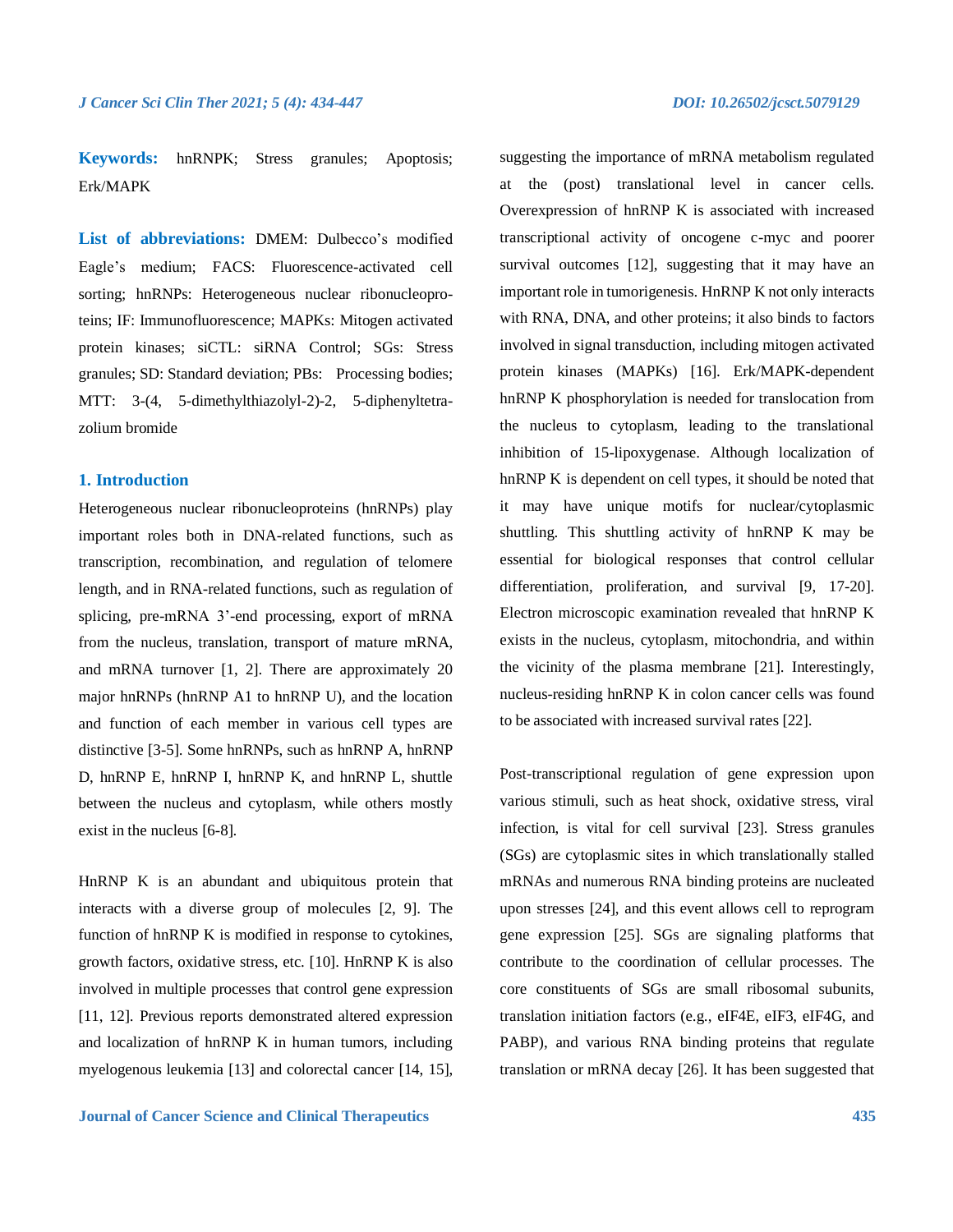SGs are the sites where mRNA triage takes place to direct RNAs to be degraded or re-translated. A recent study showed that SGs also contain micro-RNA machinery, suggesting a possible link between these two pathways [27]. The SG components that contribute to the cellular responses to stress stimuli remain elusive despite recent advances in purification and molecular profiling technologies [28, 29]. In this study, we tested the hypothesis that hnRNP K is recruited to SGs in response to apoptotic stimuli, which is an essential survival mechanism. We induced apoptosis of the U-2OS osteosarcoma cells by acute treatment with clotrimazole, a broad- spectrum antimycotic drug mainly used for the treatment of fungal infections. We further tried to understand the key signaling pathways required for defense mechanism against clotrimazoleinduced apoptosis.

#### **2. Materials and Methods**

#### **2.1 Antibodies and reagents**

The antibodies used in this study include the following: anti-hnRNP K (sc-28380) and anti-EIF3 $\alpha$  (sc-376651) (Santa Cruz Biotechnology, Santa Cruz, CA), antiphospho- Erk/MAPK (9101), anti-Erk/MAPK (9102), anti-HA-Tag (3724), anti-GAPDH (5174), anti- β-Tubulin (2146), and anti-Lamin A/C (4777) (Cell Signaling Technology, Beverly, MA). A specific MEK1 inhibitor, PD98059 (513000), and p38MAPK inhibitor, SB203580 [\(559389\)](https://www.sigmaaldrich.com/US/en/product/mm/559389?context=product), were purchased from Sigma-Aldrich (St. Louis, MO). All other chemicals, including clotrimazole, were obtained from Sigma-Aldrich.

## **2.2 Cell culture and transfections**

The U-2OS osteosarcoma cell line was procured through American Type Culture Collection and was maintained in Dulbecco's modified Eagle's medium (DMEM) (high

glucose), 10% fetal bovine serum, 100μg streptomycin, and 100 units/ml penicillin (Invitrogen, Carlsbad, CA) at a humidified atmosphere of 5%  $CO<sub>2</sub>$  at 37°C. U-2OS cells in 150 mm dishes at ~80% confluence were applied to electroporation with an empty vector or a hnRNPK expressing plasmid using nucleofector (Amaxa Inc., Gaithersburg, MD) followed by instructions supplied by the company. For siRNA transfection, cells were cultured in 6 well plates at a density of  $1x10^5$ cells/mL. After 24 h, cells at ~80% confluence were transiently transfected with 5-nM small interfering RNAs (siRNAs) of hnRNPK (Sigma-Aldrich) or negative control siRNA (siCTL) (Ambion, Austin, TX, USA), by using Lipofectamine RNAiMAX (Thermo Fisher Scientific Inc., Carlsbad, CA, USA), according to the manufacturer's instructions. As transfection controls, empty vector or NON- TARGET control siRNAs were used. Mock cells were treated with RNAiMAX and cultured in Opti‐MEM for 6 hrs, but without siRNA.

## **2.3 Preparation of whole cell lysates and immunoblot analysis**

Treated cells were washed twice in ice-cold phosphatebuffered saline (PBS) and lysed in a minimum volume of 1X cell lysis buffer [1% Nonidet P-40; 50 mM Tris pH 7.4; 10 mM NaCl; 1 mM NaF; 5 mM MgCl<sub>2</sub>; 0.1 mM EDTA; 1 mM PMSF; and COMPLETETM protease inhibitor cocktail tablet (Roche Diagnostocs Corp.)]. Protein content was determined using the Micro BCA Protein Assay Kit (Thermo Scientific, Rockford, IL). Cell extracts (10 μg/lane) were resolved by 4-12% gradient SDSpolyacrylamide gel electrophoresis (Bio-Rad, Hercules, CA) and electro-transferred onto nitrocellulose membranes. Following the transfer, membranes were stained with Ponceau S to confirm equal protein loading. Membranes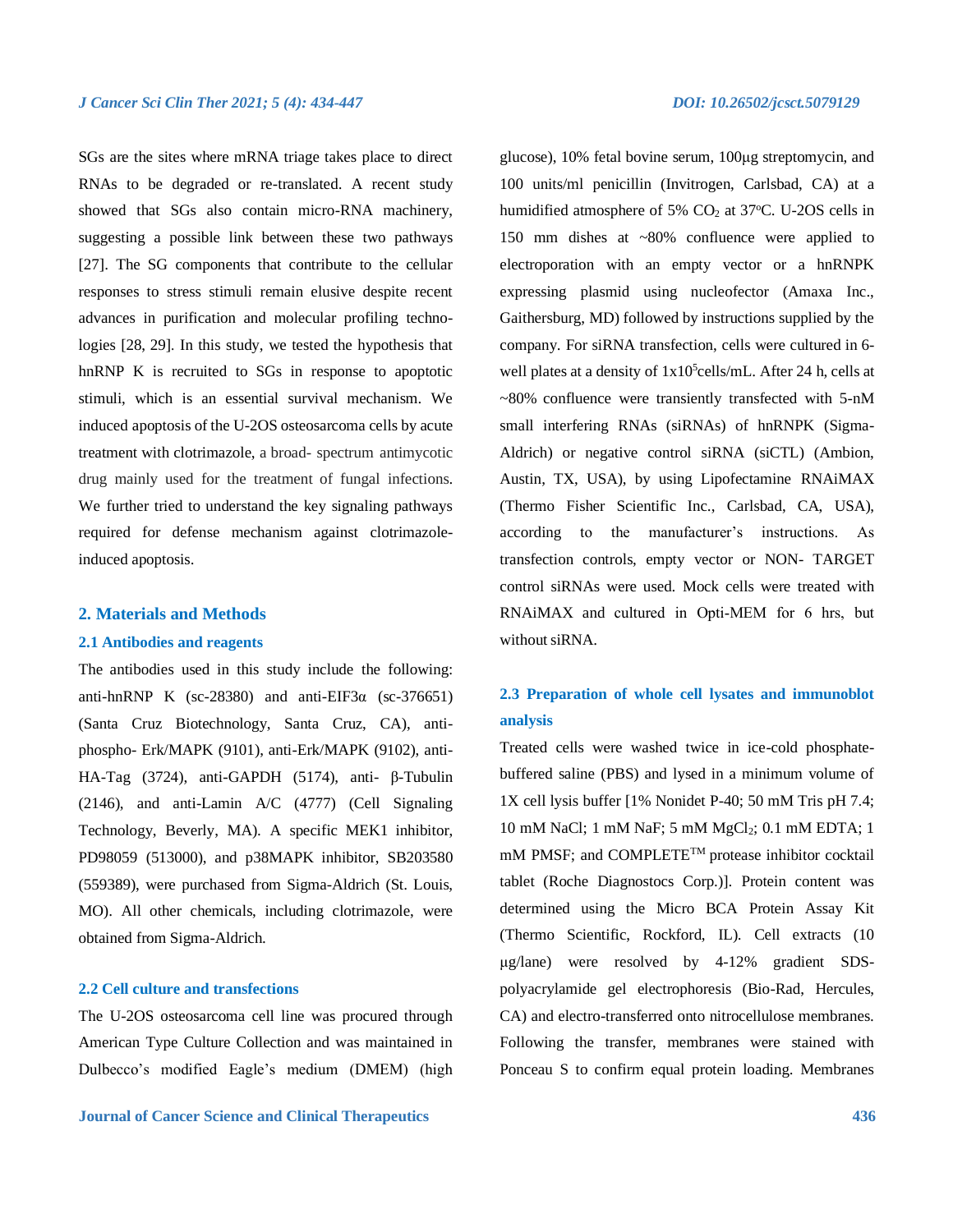were blocked with PBS/0.1% Tween-20 (PBST) and 10% skim milk and incubated with antibodies in PBST overnight at 4°C. Following incubation with species-specific horseradish peroxidase (HRP)-conjugated secondary antibodies, signals were detected using the SuperSignal Chemiluminescent Reagent (Pierce Chemical Co., Rockford, IL) with exposure of blots onto X-ray films.

## **2.4 Cell proliferation assay and apoptosis analysis**

The proliferation rate was determined by counting cell numbers under the indicated conditions. Fluorescenceactivated cell sorting (FACS) analysis was performed to verify the apoptotic cell population by measuring the sub-G<sup>o</sup> population. After harvesting at the indicated conditions, cells were stained with propidium iodide, and visualized by flow cytometry. Cell proliferation assays using 3-(4, 5 dimethylthiazolyl-2)-2, 5-diphenyltetrazolium bromide (MTT), and cell viability assays using crystal violet staining were performed to determine cell numbers. All experiments were performed in 6 biological replicates and mean values were calculated. TUNEL assay was performed to compare apoptotic levels in response to clotrimazole with or without PD98059, a MEK1 inhibitor, or SB203580, a p38MAPK pathway inhibitor. Cells in the cover slip were incubated in PD98059-containing medium for 1 h, followed by treatment with 20 μM clotrimazole for an additional 30 min.

## **2.5 Immunofluorescence microscopy**

For imaging experiments,  $1 \times 10^3$  cells were plated on glass cover slides (VWR, West Chester, PA) 24 h before drug treatment. Cells with 80% confluency were used for the following experiments. Pre-incubation of cells with 50 μM PD98059 for 1 h was followed by treatment with 20 μM of clotrimazole in serum-free medium. Immunostaining was

done using the following primary antibodies after clotrimazole treatment: anti-EIF3α pAb (SGs marker), or anti-hnRNP K mAb at dilutions of 1:100, 1: 50, and 1:100, respectively. Cells were fixed with 4% PFA formaldehyde for 15 min followed by ice-cold methanol for 5 min. Cells were then washed once with ice-cold PBS, and non-specific binding sites were blocked in PBS/0.1% BSA for 1 h at room temperature prior to incubation with primary antibodies. The immune reaction for each primary antibody was detected by Cy5 (blue; for EIF3 $\alpha$ ), or FITC-(green; for hnRNPK) conjugated secondary antibodies (1:250) for 30 min at room temperature. Slides were mounted in Vectashield medium-containing DAPI (Vector Laboratories, Inc., Burlingame, CA) and analyzed using AxioVision under a microscope (Carl Zeiss Inc.).

### **2.6 Statistical analysis**

All experiments were repeated in 6 biological duplicates for statistical analysis. The data were expressed as mean ± standard deviation (SD) for continuous variables while frequencies (%) for categorical variables. Students' t test and one-way ANOVA post-hoc Tukey's test were used to compare the data from different groups.  $P < 0.05$  was considered statistically significant.

### **3. Results**

## **3.1 Clotrimazole treatment induced formation of SGs and apoptosis in U-2OS sarcoma cells**

Tight control of translation is fundamental in cellular homeostasis for eukaryotic cells, and deregulation of proteins contributes to numerous human diseases. SGs and processing bodies (PBs) are the main intracellular compartments for regulating and controlling mRNA degradation, stability, and translation, which are involved in many biological responses including cell proliferation,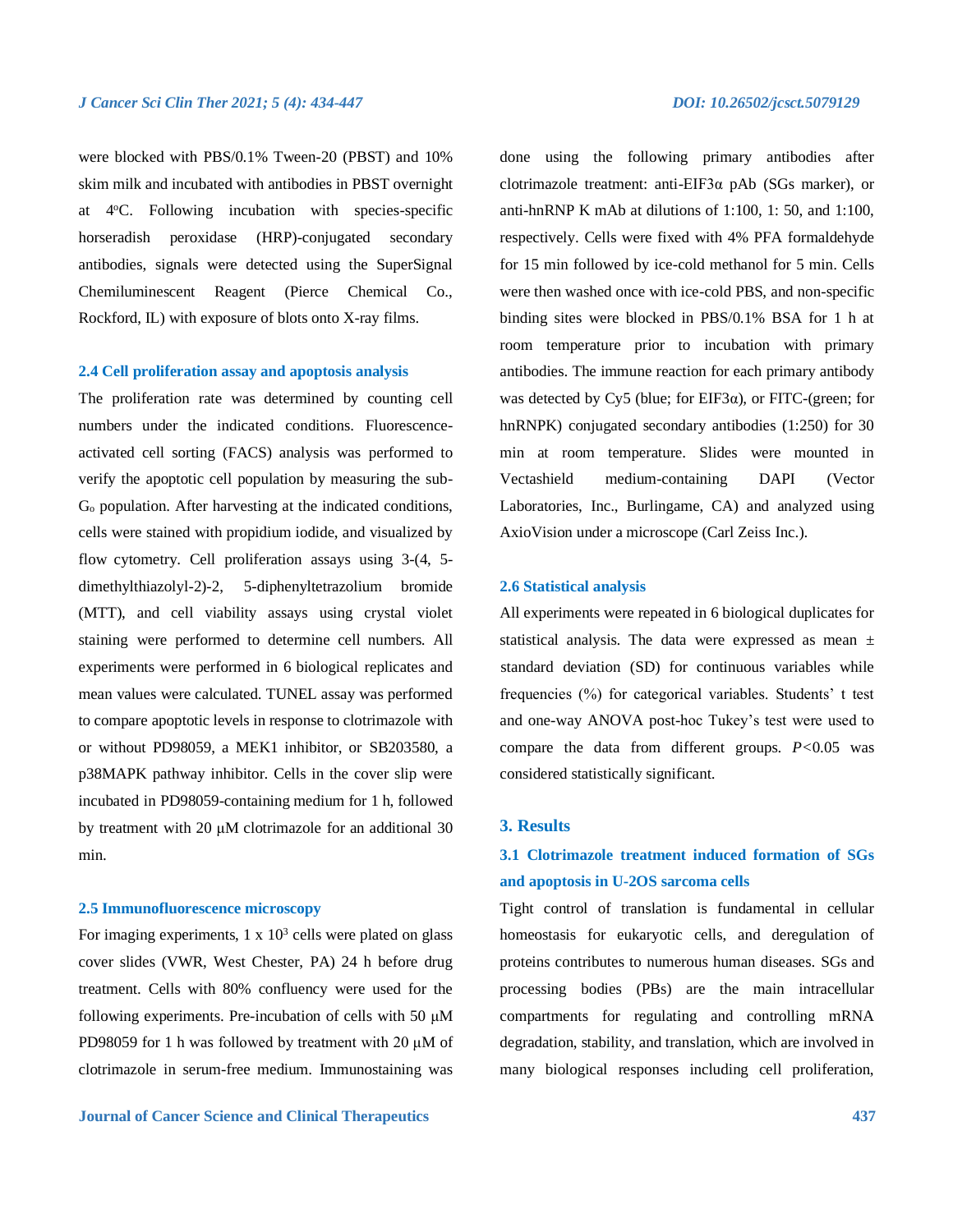differentiation, apoptosis, and development [26, 30, 31]. We sought to examine in this study whether apoptosis induced by clotrimazole is linked to the functional formation of SGs, and whether hnRNPK, a potential translational regulator, is modulated during granule assembly. Clotrimazole, an antifungal drug that dissociates Hex II from the mitochondria [32], significantly induces apoptosis in U-2OS osteosarcoma cells. FACS analysis revealed that about 21.8% of cells went into the apoptotic phase 6 h after treatment with  $20 \mu M$  clotrimazole (Figure 1A). MTT assays showed a significant, dose-dependent reduction of cellular proliferation with clotrimazole (Figure 1B). TUNEL assays demonstrated increased numbers of apoptotic (green) cells detected in a dose-dependent manner (Figure 1C). When cell proliferation was measured via crystal violet staining, proliferation dramatically decreased in a time- dependent fashion, particularly with treatment with 20 μM clotrimazole for 4 h (Figure 1D).

## **3.2 HnRNP K is necessary as a defensive mechanism against clotrimazole-induced apoptosis**

U-2OS cells formed RNA granules, such as SGs, within 30 min of being treated with clotrimazole. This was observed with immunofluorescence (IF) staining of EIF3 $\alpha$ , which indicates SGs. Representative stained images of normal and clotrimazole- stimulated conditions are shown in Figure 1E. This data demonstrated that SGs are rapidly translocated specifically to the cytoplasmic foci.

In addition, we found that cells harboring ectopic hnRNP K were more resistant to the clotrimazole-induced apoptosis, compared to cells transfected with vector plasmid (Figure 2A). In control condition, clotrimazole treatment increased apoptosis approximately 6-fold. Overexpression of hnRNP K made U-2OS cells approximately 35% more resistant to the apoptosis induced by clotrimazole. The efficient overexpression of hnRNP K were confirmed, which was shown by Western blot analysis using anti-HA tag and antihnRNP K (Figure 2A, right panels). When hnRNP K expression was silenced with siRNA transfection, cells were approximately 140% more sensitized to clotrimazole treatment compared to control (Figure 2B). The knockdown of hnRNP K by siRNA transfection was confirmed using Western blot analysis with anti-hnRNP K (Figure 2B, right panels).

## **3.3 HnRNP K is recruited to cytoplasmic SGs in response to clotrimazole**

Examination of SGs in apoptotic human sarcoma cells showed that hnRNP K, which is predominantly localized to the nucleus normally, exhibited translocation upon clotrimazole treatment (Figure 3A). SGs are rapidly assembled and accumulated as cytoplasmic foci in response to clotrimazole (blue) (Figure 3A, right). These findings may suggest that translocation of hnRNP K to SGs in the cytosol could be related to the function of hnRNP K in the regulation of general translation under stress conditions. To further test the translocation of hnRNP K from the nucleus to cytosol in response to clotrimazole, cells were treated with clotrimazole and the expression of nuclear and cytoplasmic hnRNP K was examined. Subcellular fractionation and Western blot analysis showed that some part of endogenous hnRNP K (approximately 25%) moved from the nucleus to cytoplasm (Figure 3B, left). Quantitative data showing the expression % of hnRNP K in nuclear vs cytoplasmic fractions were shown in the graph (Figure 3B, right).

## **3.4 Suppression of Erk/MAPK sensitizes clotrimazoleinduced apoptosis**

To investigate signal transduction pathways involved in the

### **Journal of Cancer Science and Clinical Therapeutics 438**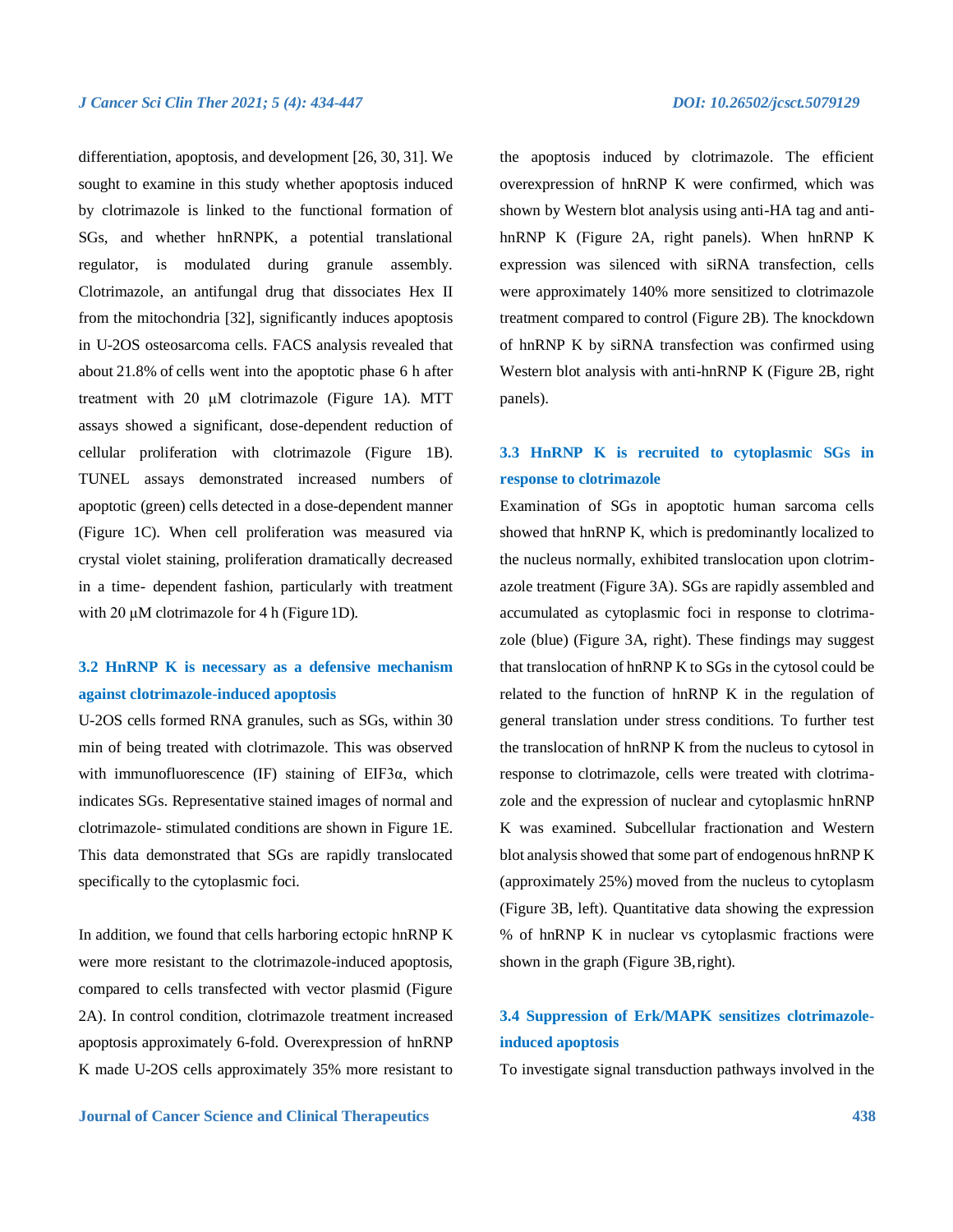assembly of SGs after treatment with clotrimazole, several signal pathways were examined. Western blot analysis using anti-phospho-Erk/MAPK antibodies demonstrated that Erk/MAPK is activated transiently 15 min after clotrimazole treatment (Figure 4A), while p38MAPK was not activated (Figure 4A). Protein levels of Erk/MAPK were not affected by clotrimazole (Figure 4A). Activation of the Erk/MAPK pathway has been linked to enhanced

proliferation and anti- apoptosis of tumor cells [33].

In experiments aimed at manipulating this pathway, we used a selective inhibitor of MEK1, PD098059, and assessed the involvement of the Erk/MAPK pathway in increased apoptosis after clotrimazole treatment. Phosphorylation levels of Erk/MAPK were diminished in the presence of PD098059 (Figure 4B). Efficacy of the inhibitor was monitored by its ability to block phosphorylation of Erk/MAPK, while levels of total Erk/MAPK were not changed (Figure 4B). Both TUNEL assays (Figure 4C) and cell viability analysis (Figure 4D) showed that

suppression of the Erk/MAPK pathway enhanced apoptosis induced by clotrimazole. These results suggest that activated Erk/MAPK plays as a survival mechanism for cells against clotrimazole-induced apoptosis.

In contrast to apoptosis induction, further examination using IF staining analysis revealed that hnRNP K localization to SGs corresponded to Erk/MAPK activation (Figure 4E). The hnRNP K accumulation to foci was stimulated in response to clotrimazole treatment (CZ), which was significantly enhanced when Erk/MAPK was inhibited (CZ+PD) (Figure 4E). There was no significant change in PD98059 (PD) only, compared to control (Con). Inhibition of the p38MAPK pathway by a specific inhibitor, SB203580, had no effect on hnRNP K accumulation to foci (Figure 4E). Taken together, these experiments suggest the role of the Erk/MAPK pathway as a main mediator of clotrimazole-stimulated cell apoptosis and the formation/ accumulation of SGs, but not for the formation/ accumulation of PBs in U-2OS cells.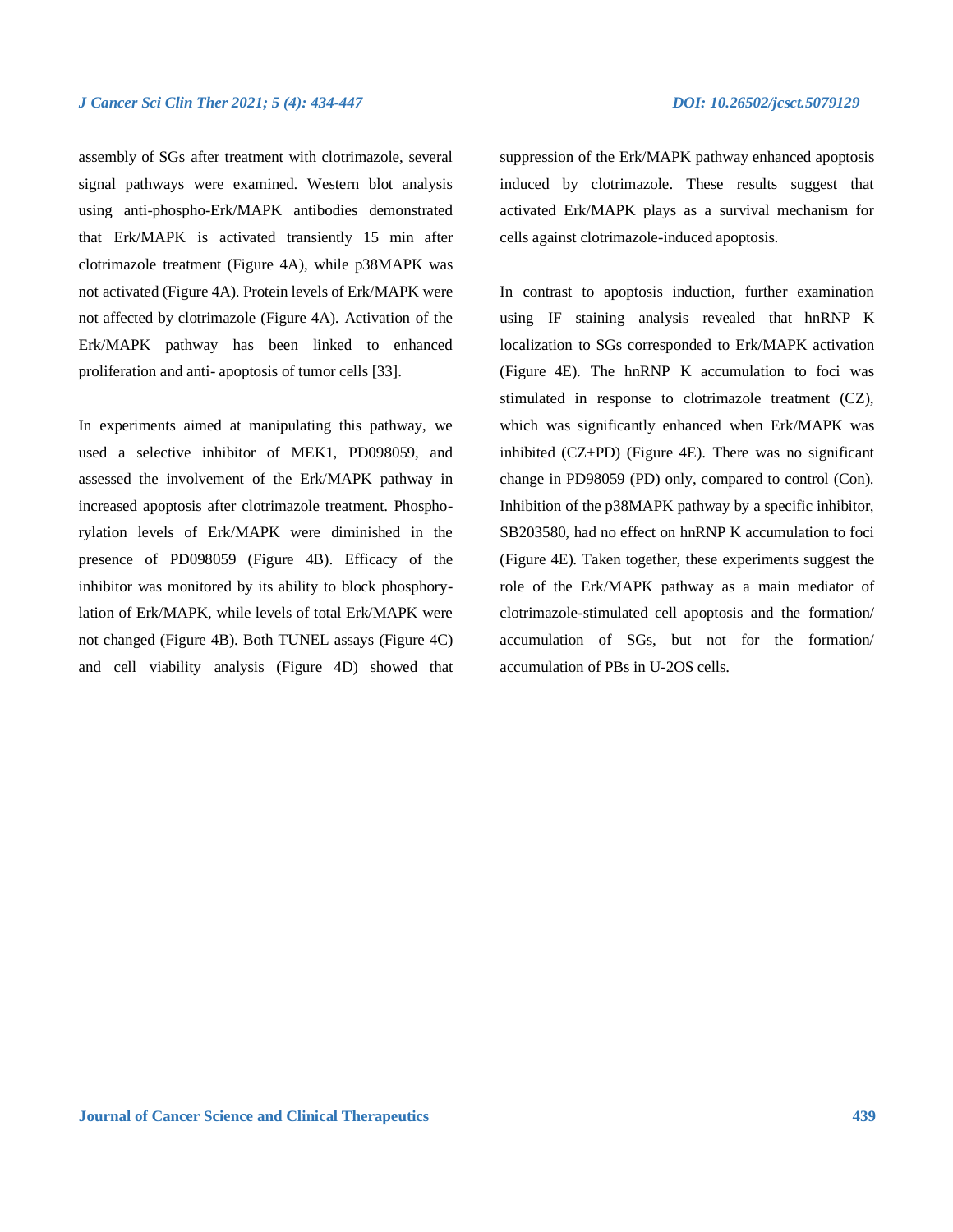

**Figure 1:** Clotrimazole treatment-induced assembly of stress granules (SGs), followed by apoptosis in U-2OS osteosarcoma cells. (A) U-2OS cells were incubated in serum-free medium containing 20 μM clotrimazole for 6 h. To measure apoptotic cell population, FACS analysis was performed after fixation and staining of cells; (B and C). (B) MTT-based proliferation assay 24 h after treatment of cells with 20 μM clotrimazole and (C) TUNEL assay were done to determine proliferation and apoptosis in response to clotrimazole (Green in Figure 1C, apoptotic cells). Bar graph representing the percentage of apoptotic cells. Error bars indicate standard errors. (n=6). \*P<0.01. (D) U-2OS cells pretreated with 20  $\mu$ M clotrimazole for indicated time points (0, 1, 2, 4, 6, 8, 10, and 12 h) and crystal violet staining was performed. (E) Immunofluorescence (IF) staining analysis using marker proteins for SGs was performed 30 min after 20 μM clotrimazole treatment in serum-free medium, which was further processed for IF microscopy. The fold change of the % of accumulation into foci was shown. Scale bar, 10 μm.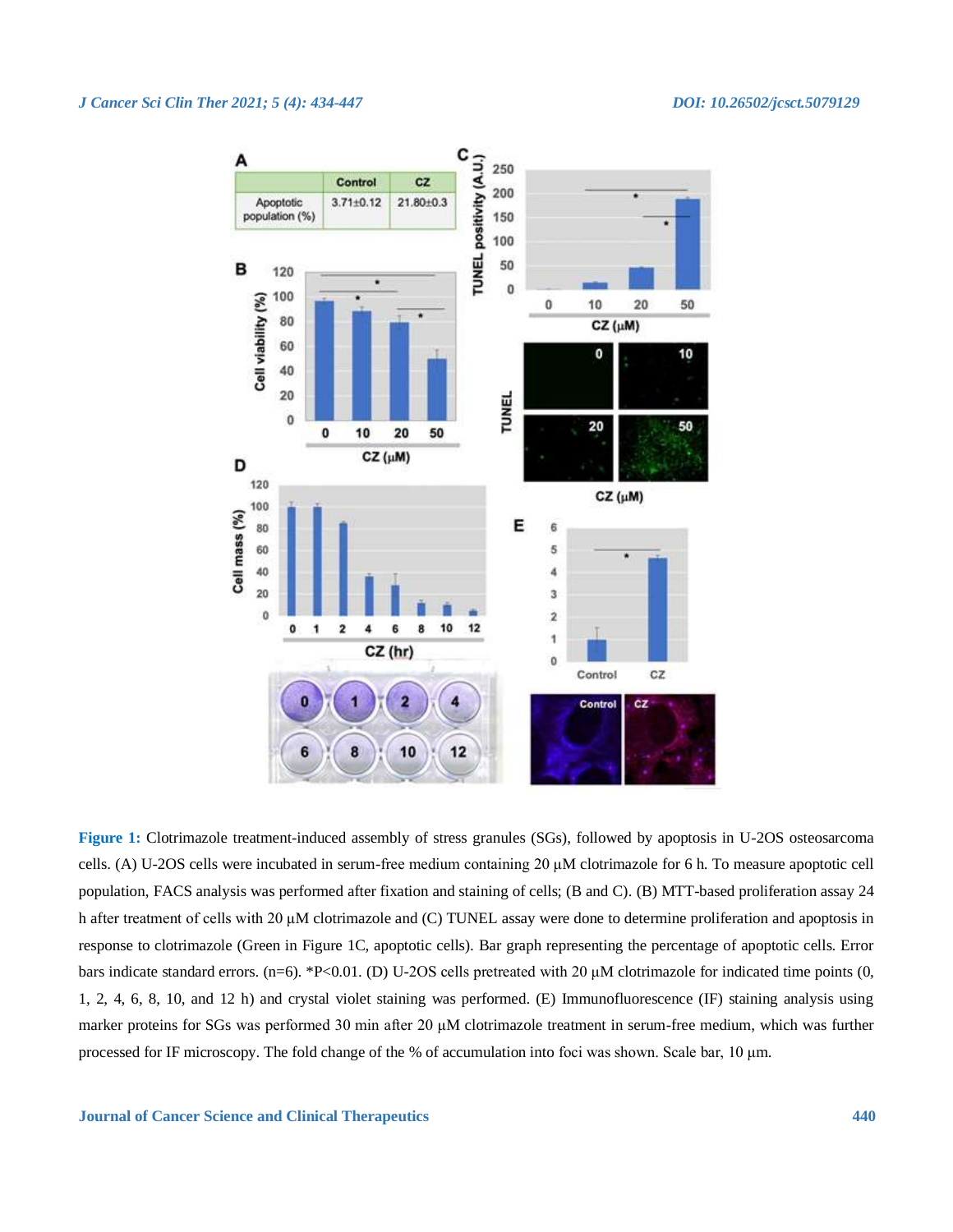

**Figure 2:** HnRNP K suppressed clotrimazole-induced apoptosis of U-2OS cells. (A) Ectopic expression of hnRNP K overexpressing construct or vector only in U-2OS cells was followed by clotrimazole treatment. The expression of HA-HnRNP K constructs were assessed by Western blot analysis using anti-HA or anti-HnRNP K antibodies. (B) U-2OS cells transiently transfected with control siRNA or si hnRNP K were treated with clotrimazole. For A and B, FACS analysis using 6 biological replicates was performed to determine apoptosis level at the indicated conditions. Error bars indicate standard derivation. \*P<0.01.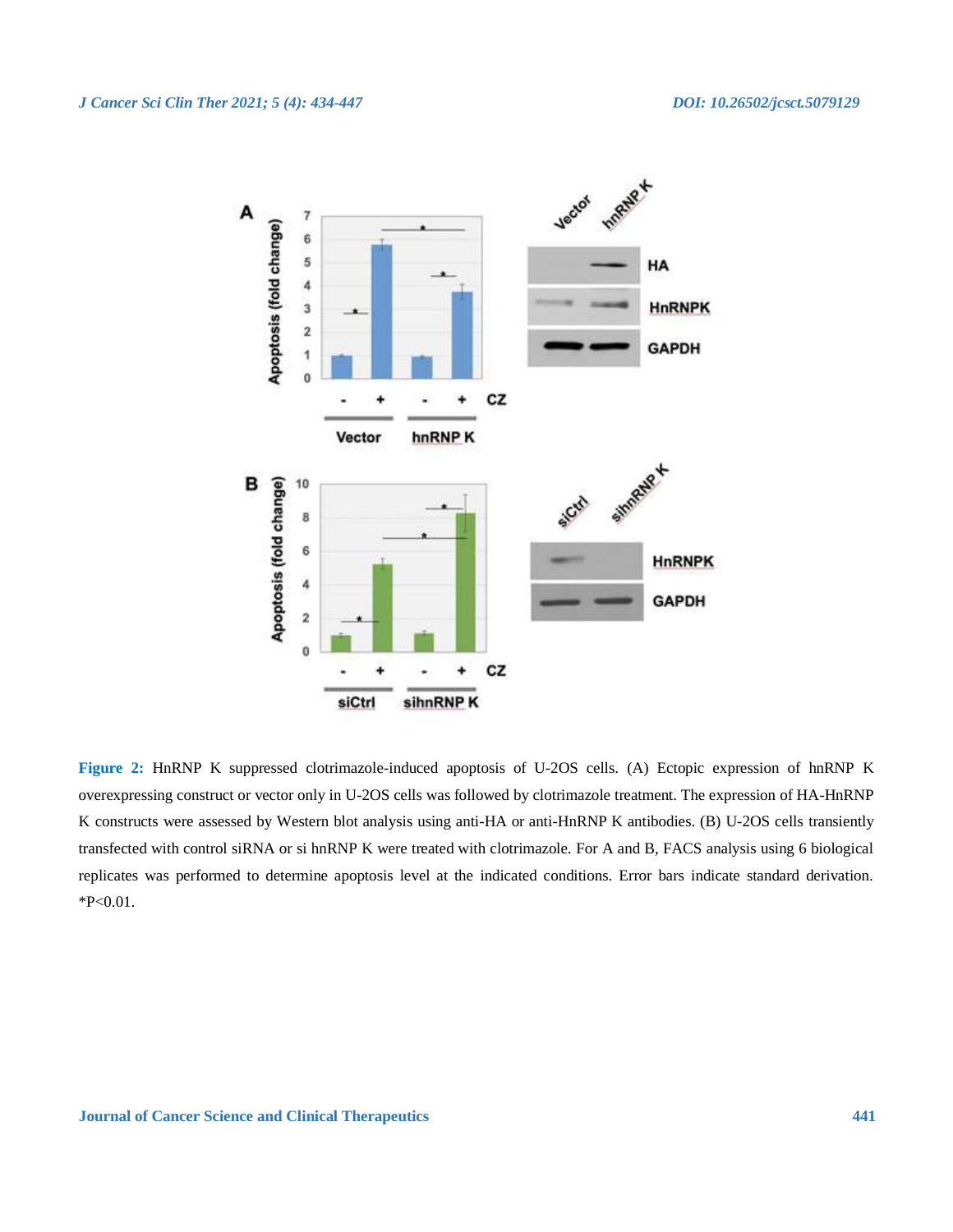

**Figure 3:** HnRNP K translocated into SGs with clotrimazole treatment. (A) Cells were incubated in serum-free medium in presence of 20 μM clotrimazole for 30 min. After cell fixation with 4% PFA solution and methanol, cells were stained using various antibodies, as described in Materials and Methods (Gray/Green, hnRNP K; Blue, EIF3α). Scale bar, 10 μm. (B) Cytosol accumulation of hnRNP K. U-2OS cells were treated with clotrimazole for 2 h. Western blot analysis using anti-Lamin  $A/C$  and anti- $\beta$ -Tubulin was performed and the successful subcellular fractionation for nuclear and cytoplasmic fractions was confirmed, respectively. Same concentration of proteins were used for the following Western blot analysis to measure the protein expression levels of hnRNP K in cytoplasmic vs nuclear fractions. ImageJ software was used to quantify the band intensities to determine the ratio of nuclear vs cytoplasmic hnRNP K (right).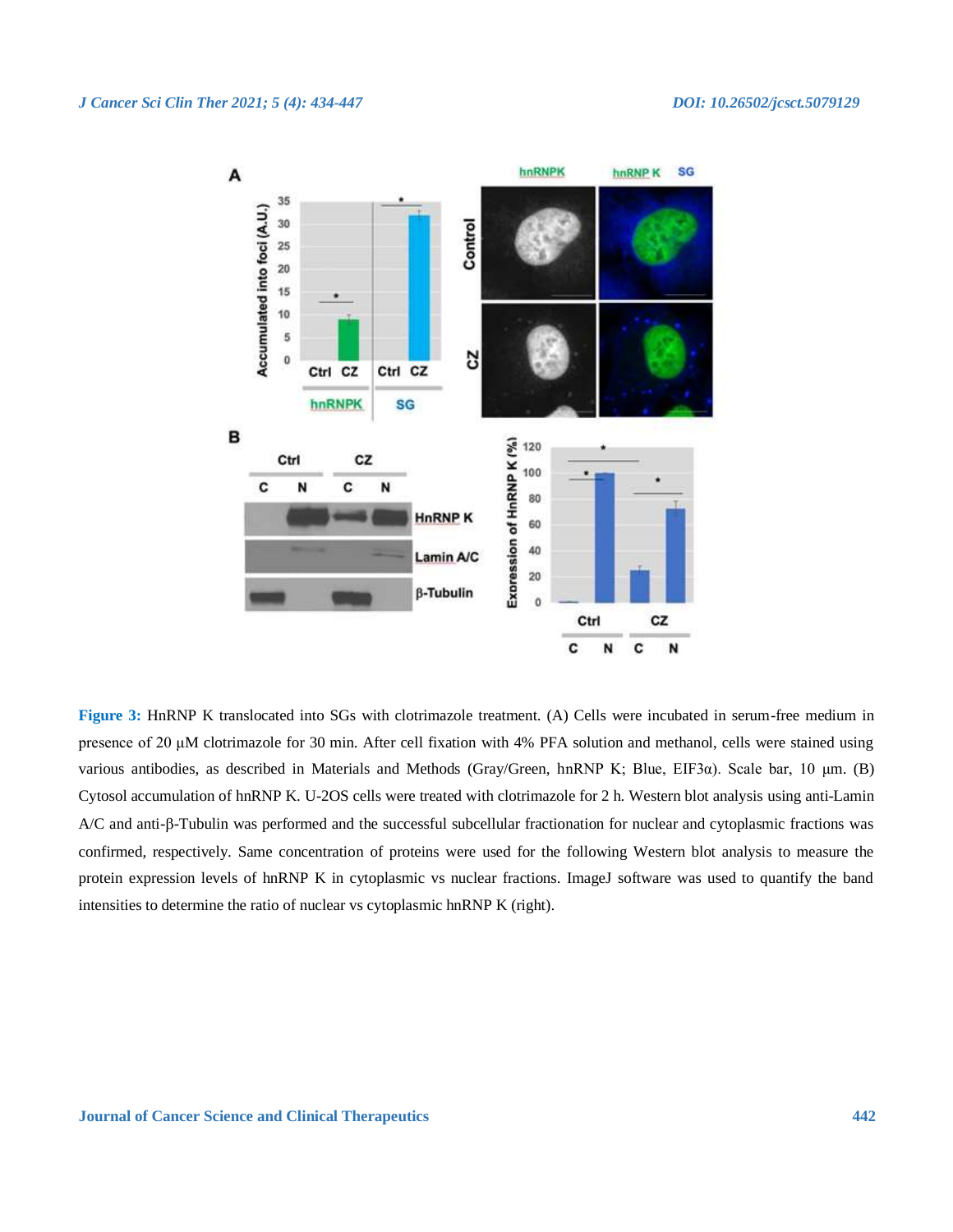

**Figure 4:** Erk/MAPK activation by clotrimazole treatment suppressed apoptosis, but not trafficking of hnRNP K. (A) Cells were treated with 20 μM clotrimazole for the indicated times. Western blot analysis was performed to assess phosphorylation status of Erk/MAPK and p38MAPK in response to clotrimazole. The protein expression level of total Erk/MAPK and p38MAPK was also determined. (B) Inhibition of MEK1, an upstream molecule of Erk/MAPK, with PD98059 suppressed Erk/MAPK phosphorylation after treatment with clotrimazole. Cells were pretreated with 10 μM PD098059 for 30 min and stimulated with clotrimazole for 15 min. (C) Blockage of Erk/MAPK by PD98059 increased cell apoptosis by clotrimazole. TUNEL assay was used for determination of apoptosis. Green spots indicate apoptotic cells. Representative images were shown. (D) To observe the increased apoptosis by inhibition of Erk/MAPK or p38MAPK, cells were seeded with the same density 1 day before clotrimazole treatment. Cells were pretreated with 10 μM PD098059 or 10 μM SB203580 for 30 min and stimulated with clotrimazole for 2 h. Cells were stained by crystal violet solution after fixation and stained cells in purple were counted as viable. (E) Cells were pretreated with 10 μM PD98059 or 10 μM SB203580 for 30 min, followed by incubation with 20 μM clotrimazole for 15 min. Stained images of hnRNP K were analyzed under microscopy as described in Materials and Methods. Scale bar, 10 μm.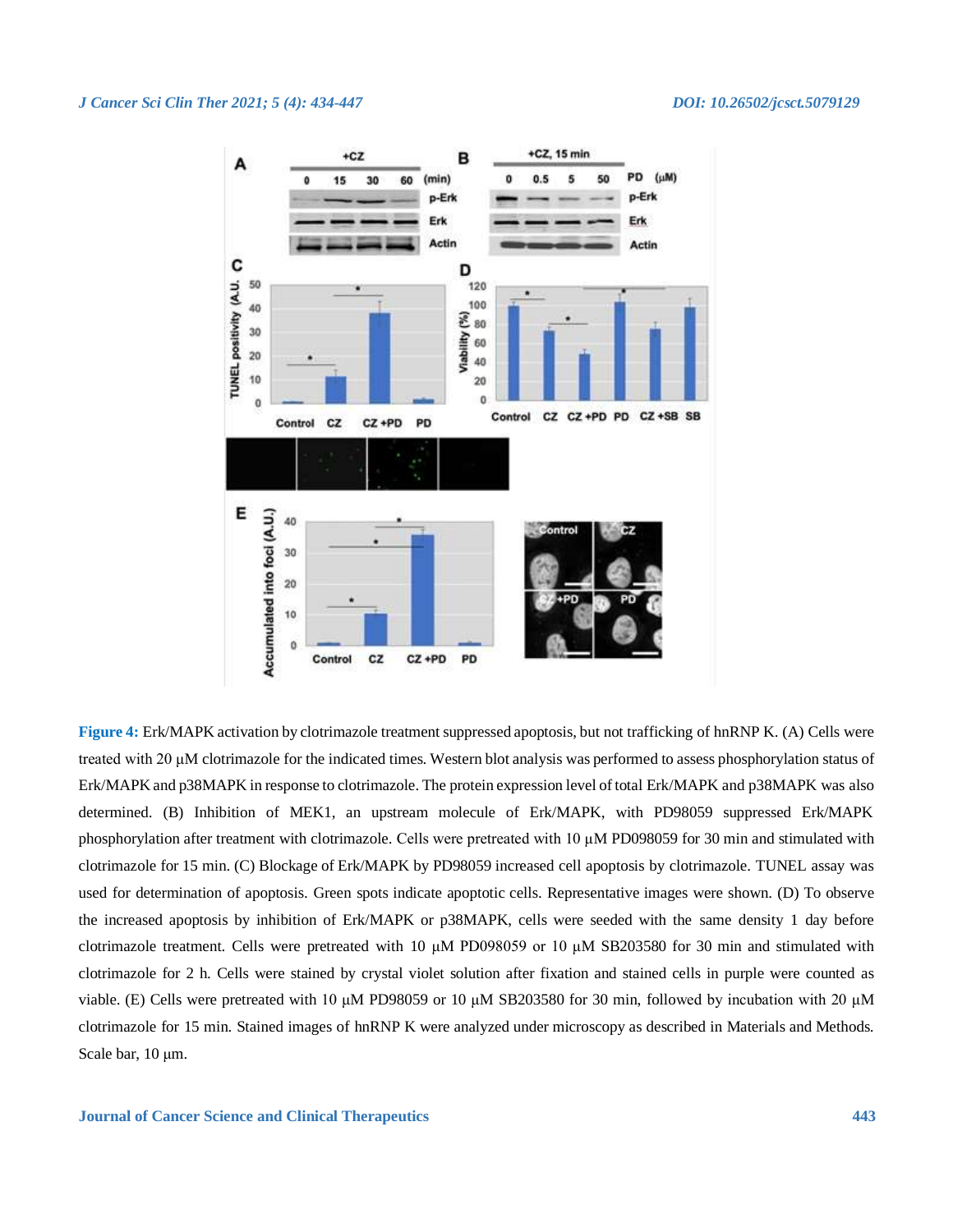## **4. Discussion**

Herein, we provide evidence that hnRNP K is translocated to cytoplasmic SGs in response to apoptotic stress induced by clotrimazole in U-2OS sarcoma cells, and that the Erk/MAPK signal pathway is activated but not required for this phenomenon. Our study is the first to address the potential role of SGs in trafficking hnRNP K in human cancer cells. SGs harbor various RNA-binding proteins and mRNAs, which play vital roles in alternative splicing. SGs are a platform of mRNA trafficking to processing bodies (PBs), where mRNA decay occurs. Our results showed that hnRNP K is present in SGs, suggesting that (1) hnRNP K binds to mRNAs to be degraded or protected from mRNA degradation upon stress stimuli, and (2) mRNA turnover can be regulated by foci formation. Microscopic examination revealed that hnRNP K accumulates dramatically and rapidly, within 30 min, to RNA granules. Being a transient phenomenon, this was consistent with previous observations that once stress is relieved, SGs disassemble [24, 34, 35]. This also supports the idea that formation of RNA granules is important in tight regulation of gene expression in response to stress. However, the complete mechanism of how these cytoplasmic foci is assembled is unknown. Our microscopic images also showed that many SGs overlap or, at the very least, assemble. Since the functions of SGs are known to be distinct, we speculated that hnRNP K in SGs would move to PBs under specific conditions via tight communication between SGs and PBs.

Cells respond to stress stimuli by activating defensive survival mechanisms to prevent damage to some extent, and, when necessary, activate apoptosis. Among the MAPK pathways, the JNK/SAPK and p38MAPK pathways are considered to play major roles during apoptosis in response to stress stimuli. The activation of signaling pathways regulate the subcellular distribution of RNA-binding proteins and mRNA decay. The hnRNP A1, a nucleocytoplasmic shuttling protein, is translocated into SGs depending on p38MAPK and Mnk1/2-involved phosphorylation [36]. Phosphorylation of hnRNP K at serine 284 and 353 by serum-induced Erk/MAPK activation results in enhanced cytoplasmic translocation of hnRNP K and suppressed mRNA translation [16]. Our data showed that clotrimazole treatment activates Erk/MAPK, but not p38MAPK. Inhibition of Erk/MAPK or p38MAPK affect the accumulation of hnRNP K into cytoplasmic foci upon treatment with clotrimazole. However, we cannot rule out the possibility that clotrimazole may stimulate other signaling pathways resulting in the accumulation of hnRNP K into RNA granules.

Furthermore, our study found that cytoplasmic accumulation of hnRNP K is crucial for its role in metastasis by functional interference screening. Our data showed that forced expression of hnRNP K suppressed apoptosis that is induced in response to clotrimazole treatment, suggesting that hnRNP K plays an important role in stress-induced survival pathways. This observation is consistent with the previous report suggesting hnRNP K as a potential target to halt cancer progression. Although the specific role of hnRNP K sequestering to these foci is not clearly understood, it is possible that recruitment of hnRNP K to SGs may be of wider significance, considering it modulates gene expression and translation metabolism.

## **Conflicts of Interest**

The authors have nothing to disclose.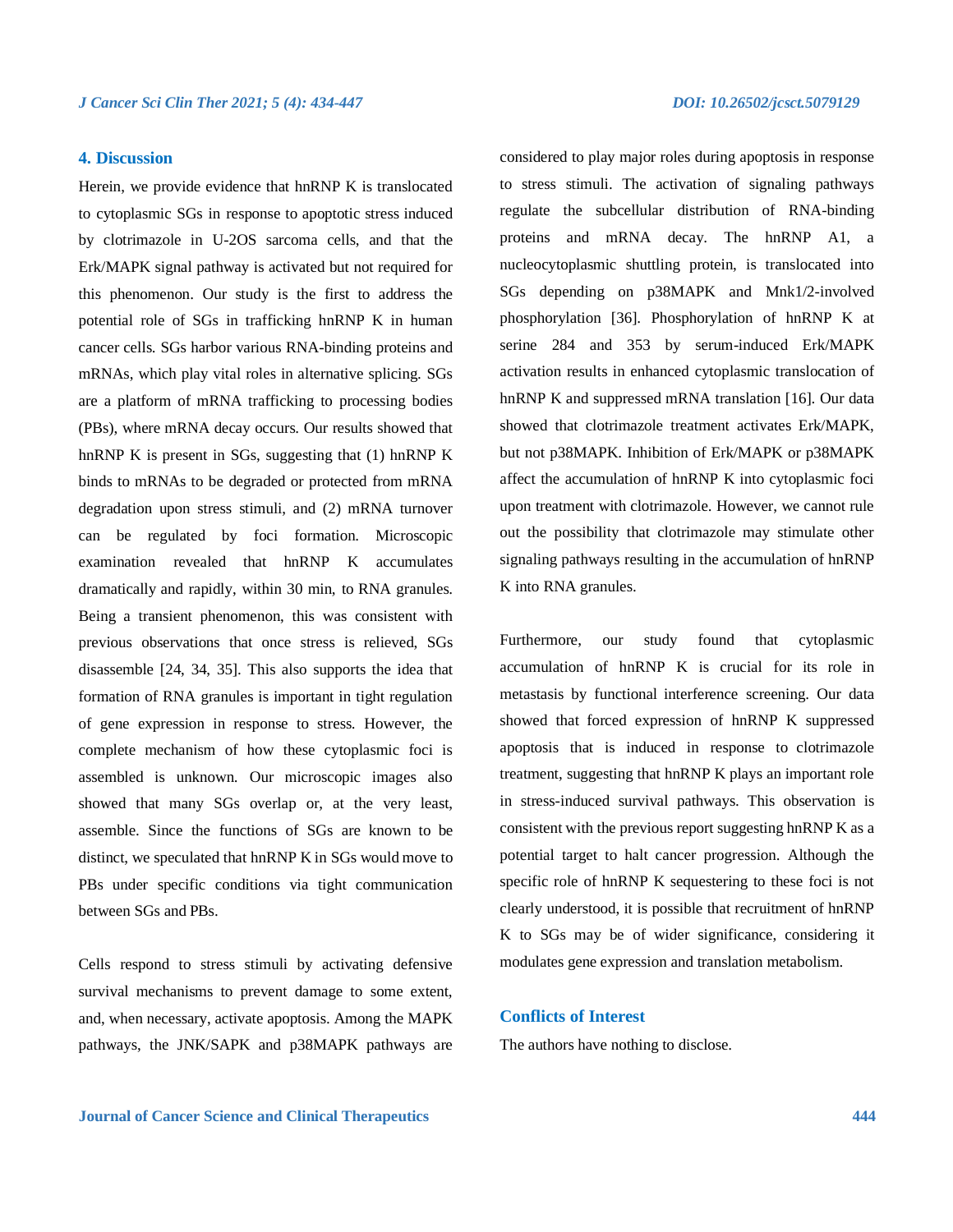## **Funding**

This research was funded by National Institutes of Health (1U01DK103260, 1R01DK100974, U24 DK097154, NIH NCATS UCLA CTSI UL1TR000124), Department of Defense (W81XWH-15-1-0415 and W81XWH-19-1-0109), Centers for Disease Controls and Prevention (1U01DP006079), and the U.S.-Egypt Science and Technology Development Fund by the National Academies of Sciences, Engineering, and Medicine. This article is derived from the Subject Data funded in whole or part by National Academies of Sciences, Engineering, and Medicine (NAS) and The United States Agency for International Development (USAID) (all to J.K.). This research was also supported by the National Research Foundation (NRF) funded by the Korean government (NRF- 2020R1A2C2007845 to T.O.). Any opinions, findings, conclusions, or recommendations expressed in this article are those of the authors alone, and do not necessarily reflect the views of USAID or NAS.

## **Acknowledments**

The authors wish to thank Dr. Minjung Kim (University of South Florida) and Dr. Aravinth

K. Jayabalan (Johns Hopkins University) for critical reading and comments. This research was supported by the Samuel Oschin Comprehensive Cancer Institute (SOCCI) at Cedars-Sinai Medical Center through the Lucy S. Gonda Award (2019).

## **References**

1. Krecic AM, Swanson MS. hnRNP complexes: composition, structure, and function. Curr Opin Cell Biol 11 (1999): 363-371.

- 2. Perrotti D, Neviani P. From mRNA metabolism to cancer therapy: chronic myelogenous leukemia shows the way. Clin Cancer Res 13 (2007): 1638-1642.
- 3. Burd CG, Dreyfuss G, Conserved structures and diversity of functions of RNA-binding proteins. Science 265 (1994): 615-621.
- 4. Burd CG, Dreyfuss G. RNA binding specificity of hnRNP A1: significance of hnRNP A1 high-affinity binding sites in pre-mRNA splicing. Embo J 13 (1994): 1197-1204.
- 5. Geuens T, Bouhy D, Timmerman V. The hnRNP family: insights into their role in health and disease. Hum Genet 135 (2016): 851-867.
- 6. Dreyfuss G, Matunis MJ, Pinol-Roma S, et al. hnRNP proteins and the biogenesis of mRNA. Annu Rev Biochem 62 (1993): 289-321.
- 7. Conway G, Wooley J, Bibring T, et al. Ribonucleoproteins package 700 nucleotides of premRNA into a repeating array of regular particles. Mol Cell Biol 8 (1988): 2884-2895.
- 8. Wall ML, Bera A, Wong FK, et al. Cellular stress orchestrates the localization of hnRNP H to stress granules. Exp Cell Res 394 (2020): 112111.
- 9. Bomsztyk K, Denisenko O, Ostrowski J. hnRNP K: one protein multiple processes. Bioessays 26 (2004): 629-638.
- 10. Ostrowski J, Klimek-Tomczak K, Wyrwicz LS, et al. Heterogeneous nuclear ribonucleoprotein K enhances insulin-induced expression of mitochondrial UCP2 protein. J Biol Chem 279 (2004): 54599-54609.
- 11. Ostrowski J, Wyrwicz L, Rychlewski L, et al. Heterogeneous nuclear ribonucleoprotein K protein associates with multiple mitochondrial transcripts within the organelle. J Biol Chem 277 (2002): 6303- 6310.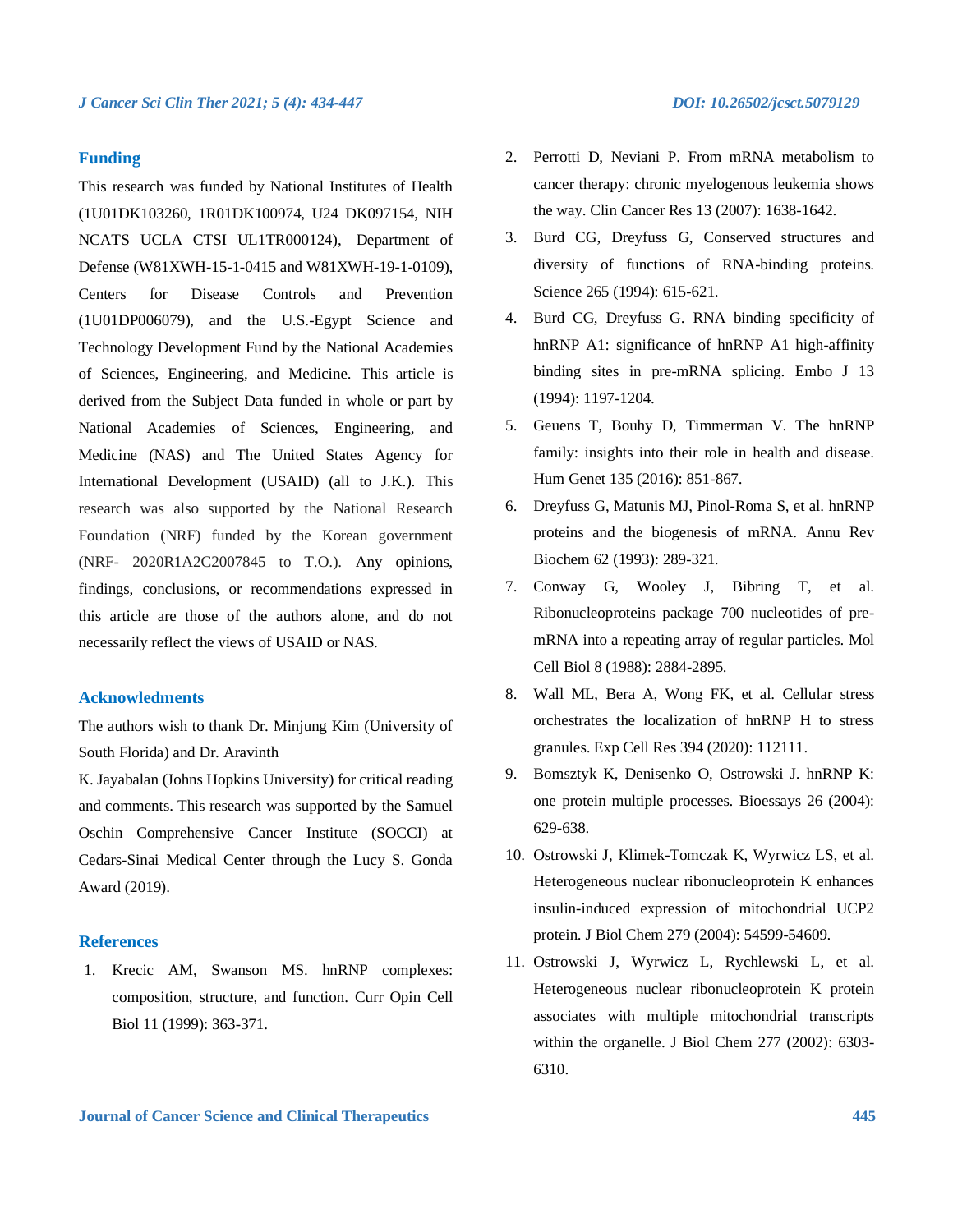- 12. Notari M, Neviani P, Santhanam R, et al. A MAPK/HNRPK pathway controls BCR/ABL oncogenic potential by regulating MYC mRNA translation. Blood 107 (2006): 2507- 2516.
- 13. Gallardo M, Lee HJ, Zhang X, et al. hnRNP K Is a Haploinsufficient Tumor Suppressor that Regulates Proliferation and Differentiation Programs in Hematologic Malignancies. Cancer Cell 28 (2015): 486-499.
- 14. Zhu XH, Wang JM, Yang SS, et al. Down-regulation of DAB2IP promotes colorectal cancer invasion and metastasis by translocating hnRNPK into nucleus to enhance the transcription of MMP2. Int J Cancer 141 (2017): 172-183.
- 15. Gao T, Liu X, He B, et al. Exosomal lncRNA 91H is associated with poor development in colorectal cancer by modifying HNRNPK expression. Cancer Cell Int 18 (2018): 11.
- 16. Habelhah H, Shah K, Huang L, et al. ERK phosphorylation drives cytoplasmic accumulation of hnRNP-K and inhibition of mRNA translation. Nat Cell Biol 3 (2001): 325-330.
- 17. Xu Y, Li R, Zhang K, et al. The multifunctional RNAbinding protein hnRNPK is critical for the proliferation and differentiation of myoblasts. BMB Rep 51 (2018): 350-355.
- 18. Li J, Chen Y, Xu X, et al. HNRNPK maintains epidermal progenitor function through transcription of proliferation genes and degrading differentiation promoting mRNAs. Nat Commun 10 (2019): 4198.
- 19. Li D, Wang X, Mei H, et al. Long Noncoding RNA pancEts-1 Promotes Neuroblastoma Progression through hnRNPK-Mediated beta-Catenin Stabilization. Cancer Res 78 (2018): 1169-1183.
- 20. Good AL, Haemmerle MW, Oguh AU, et al. Metabolic stress activates an ERK/hnRNPK/DDX3X pathway in pancreatic beta cells. Mol Metab 26 (2019): 45-56.
- 21. Mikula M, Dzwonek A, Karczmarski J, et al.: Landscape of the hnRNP K protein- protein interactome. Proteomics 6 (2006): 2395-2406.
- 22. Carpenter B, McKay M, Dundas SR, et al. Heterogeneous nuclear ribonucleoprotein K is over expressed, aberrantly localised and is associated with poor prognosis in colorectal cancer. Br J Cancer 95 (2006): 921-927.
- 23. Anderson P, Kedersha N. Stressful initiations. J Cell Sci 115 (2002): 3227-3234.
- 24. Kedersha N, Stoecklin G, Ayodele M, et al.: Stress granules and processing bodies are dynamically linked sites of mRNP remodeling. J Cell Biol 169: 871-884, 2005.
- 25. Markmiller S, Soltanieh S, Server KL, et al. Context-Dependent and Disease- Specific Diversity in Protein Interactions within Stress Granules. Cell 172 (2018): 590-604 e513.
- 26. Anderson P, Kedersha N. RNA granules. J Cell Biol 172 (2006): 803-808.
- 27. Leung AK, Calabrese JM, Sharp PA. Quantitative analysis of Argonaute protein reveals microRNAdependent localization to stress granules. Proc Natl Acad Sci U S A 103 (2006): 18125-18130.
- 28. Mahboubi H, Stochaj U. Cytoplasmic stress granules: Dynamic modulators of cell signaling and disease. Biochim Biophys Acta Mol Basis Dis 1863 (2017): 884-895.
- 29. Ohn T, Kedersha N, Hickman T, et al. A functional RNAi screen links O-GlcNAc modification of